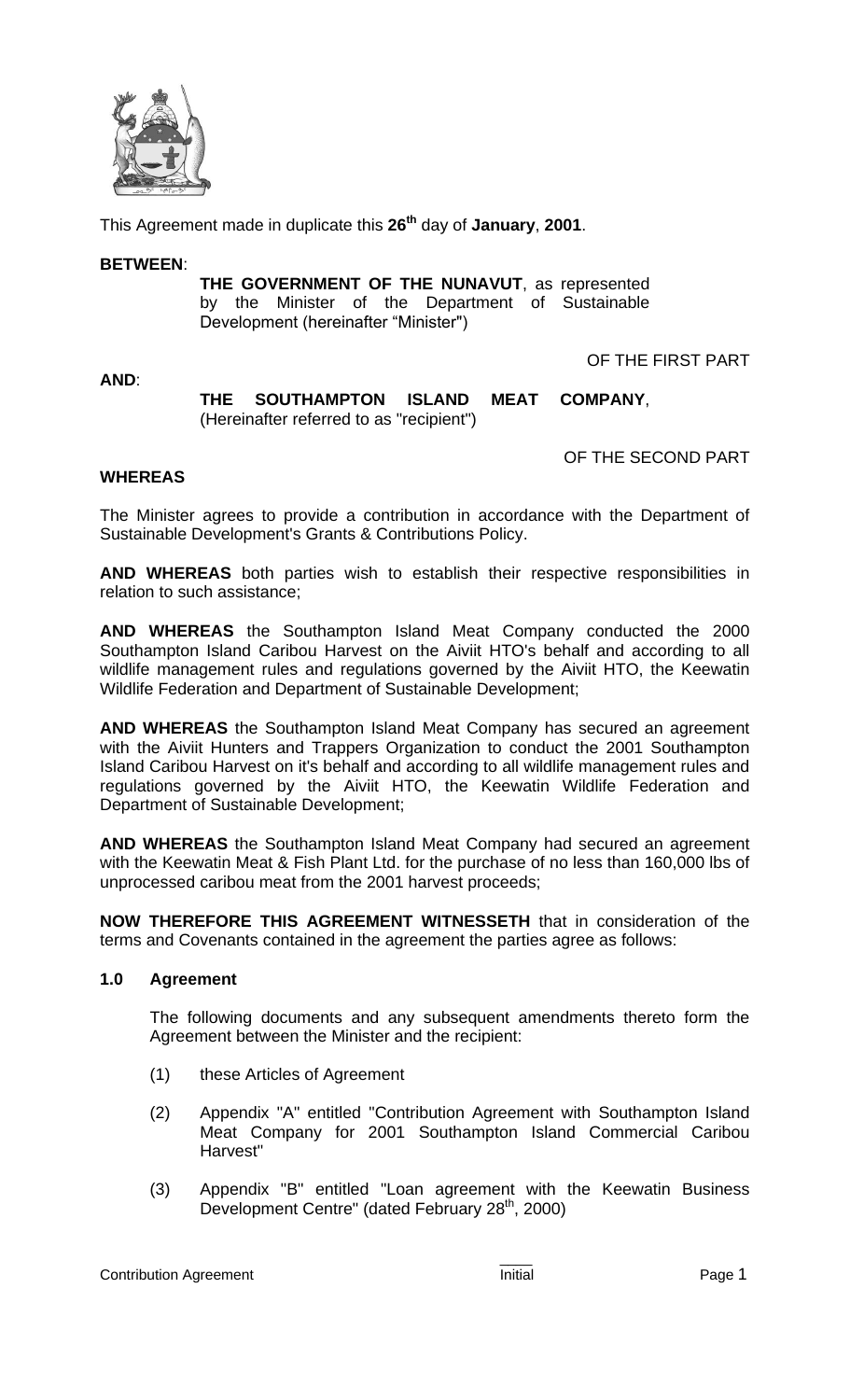(4) Appendix "C" entitled "Southampton Island Meat Company file #2000- 228A - loan balance statement"

# **2.0 Purpose and Principles of Contribution**

# 2.1 Purpose

The recipient will use this one-time-only Contribution provided by the Minister under the Agreement for the specific purpose of paying off interest due on the Southampton Island Meat Company's loan agreement (file #2000-228A) with the Keewatin Business Development Centre (as per agreements and balance statements outlined in Appendix "B" and Appendix "C" and in accordance to terms and conditions of the agreement outlined in Appendix "A").

# 2.2 Principles

This agreement exists out of recognition by the Department of Sustainable Development that the Southampton Island Commercial Caribou Harvest has, over the past two years, gone through a rebuilding and restructuring process in order to accommodate ongoing changes in the market for commercially produced caribou meat. As a result, the Department has committed additional support, in the form of this agreement, for last year's harvest which, in turn will ensure the viability and sustainability of the 2001 harvest and future harvests.

This agreement also recognizes that implementing wise and effective caribou herd management practices (i.e. conducting a commercial harvest) for the Southampton Island Caribou Herd may once again be more successfully and efficiently delivered by the Southampton Island Meat Company working in partnership with the Aiviit HTO, the Dept. of Sustainable Development and the Keewatin Wildlife Federation, while also increasing the Southampton Island Meat Company's accountability to local residents and the elected Hamlet Council in Coral Harbour.

The Department of Sustainable Development also recognizes that a private sector company, operating independently from a territorial government, has greater opportunity to attract outside program and sponsorship dollars to build onto the program funding provided by the Department of Sustainable Development, while the Department can deliver services that enhance both economic development opportunities and wildlife management initiatives at the community level that would go to support the harvest.

Both the Department of Sustainable Development and the Southampton Island Meat Company also recognize that the management and operation of the Southampton Island Caribou Harvest may improve stakeholder participation in developing a longer-term herd management plan and settling development priorities at the community level pertaining to the harvest operation, and this in turn may directly impact growth of jobs and income opportunities in the community of Coral Harbour.

The Southampton Island Meat Company also recognizes that Department of Sustainable Development promotes an integrated approach to achieve healthy community life in Nunavut and directs its efforts through programs and services which:

- $\triangleright$  provide the support needed for people and Inuit Organizations to use their capacities, and participate fully in decisions on development (people).
- $\triangleright$  Provide support needed for people to pursue sustainable livelihoods both in the traditional and wage economy (economy).
- $\triangleright$  Ensure the wise use of our resources in a manner that will protect and enhance our environment now and for future generations (environment).

Contribution Agreement **Initial** Page 2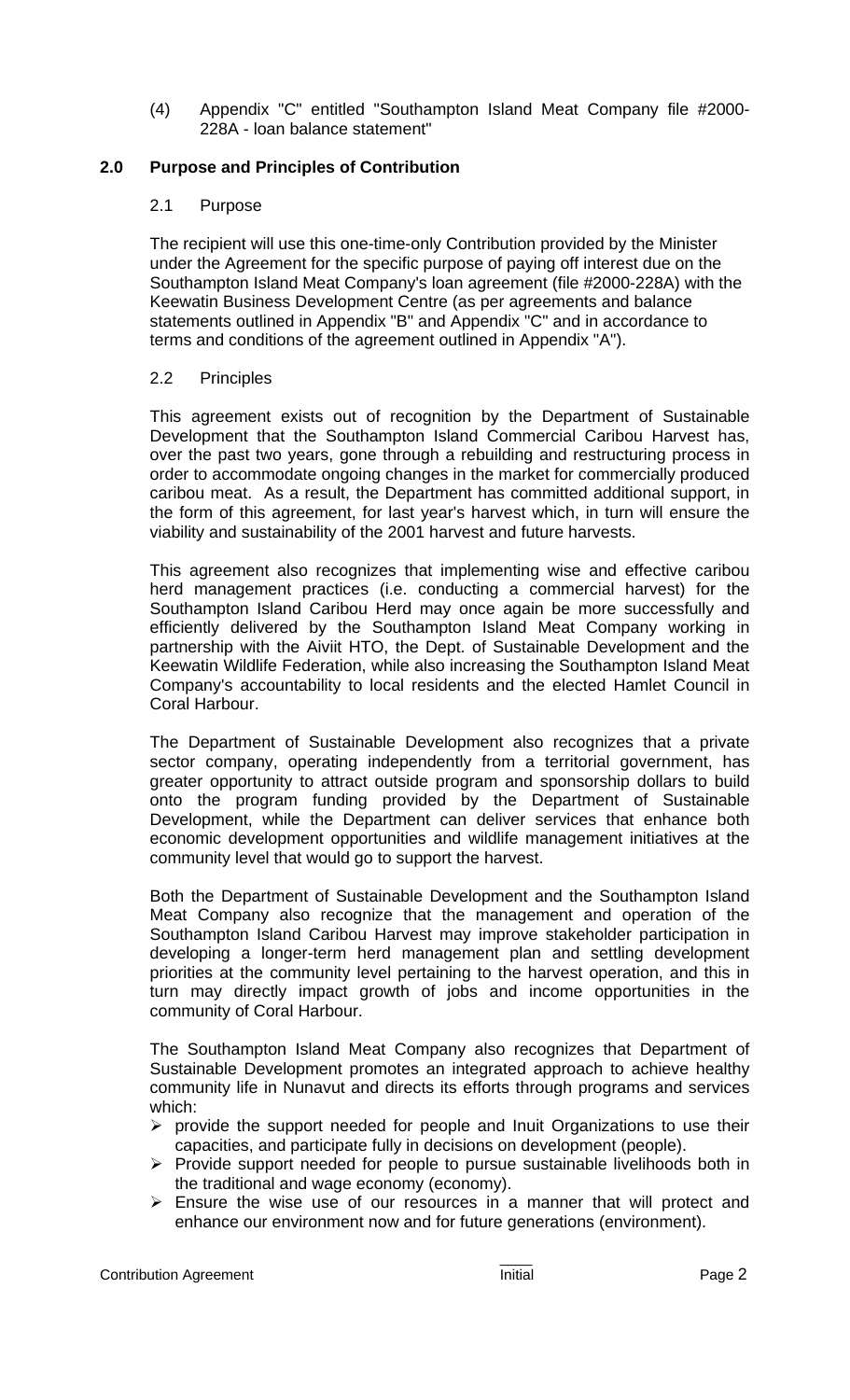It is recognized by the Southampton Island Meat Company that the Department of Sustainable Development is accountable to the people of Nunavut for integrating effective wildlife management practice with the development of resource development opportunities in Nunavut and that this accountability requires that the public interest be protected through a partnership agreement with the Southampton Island Meat Company for both the management and operation of last year's harvest and for the upcoming 2001 Southampton Island Caribou Harvest.

# **3.0 Maximum Amount of Contribution**

The Minister shall make a Contribution from the amount appropriated in the Main Estimates for 2000-2001 by the Legislative Assembly of the Government of Nunavut for that purpose toward the reasonable expenditures incurred by recipient in an amount not to exceed **six thousand six hundred dollars (\$6,600.00)**

# **4.0 Term of Agreement**

The Agreement shall commence and be effective on the 1<sup>st</sup> day of April 2000 and end on the 31<sup>st</sup> day of March 2001 unless otherwise terminated or renewed in accordance with the provisions of the Agreement.

# **5.0 Approved Budget**

The recipient agrees that the contribution provided by the Minister shall be applied in accordance with underlying policy or ACT.

#### **6.0 Payment**

- 6.1.1 Subject to the terms and conditions of this agreement The Minister shall make a first and final payment of six thousand six hundred dollars (\$6,600.00) after the signing of the agreement by both parties and the Minister has received and accepted confirmation that all conditions under the policy or ACT has been met.
- 6.1.2 Subject to the terms and conditions of this agreement, the payment will be made directly to the Keewatin Business Development Centre, on behalf of the Southampton Island Meat Company.
- 6.1.3 If the Minister terminates the Agreement, all funds not yet spent will forthwith be returned to the Minister.

#### **7.0 Accounting and Financial Statements**

The recipient will submit a detailed financial report acceptable to the Minister that provides a complete and accurate statement of the financial activities of the organization for the 2000 commercial caribou harvest.

7.1 The books and records of the recipient shall be open to the Minister or his designate for review or audit during normal business hours, and the recipient agrees to retain such books and records for this purpose for a period of two years following the close of each fiscal year.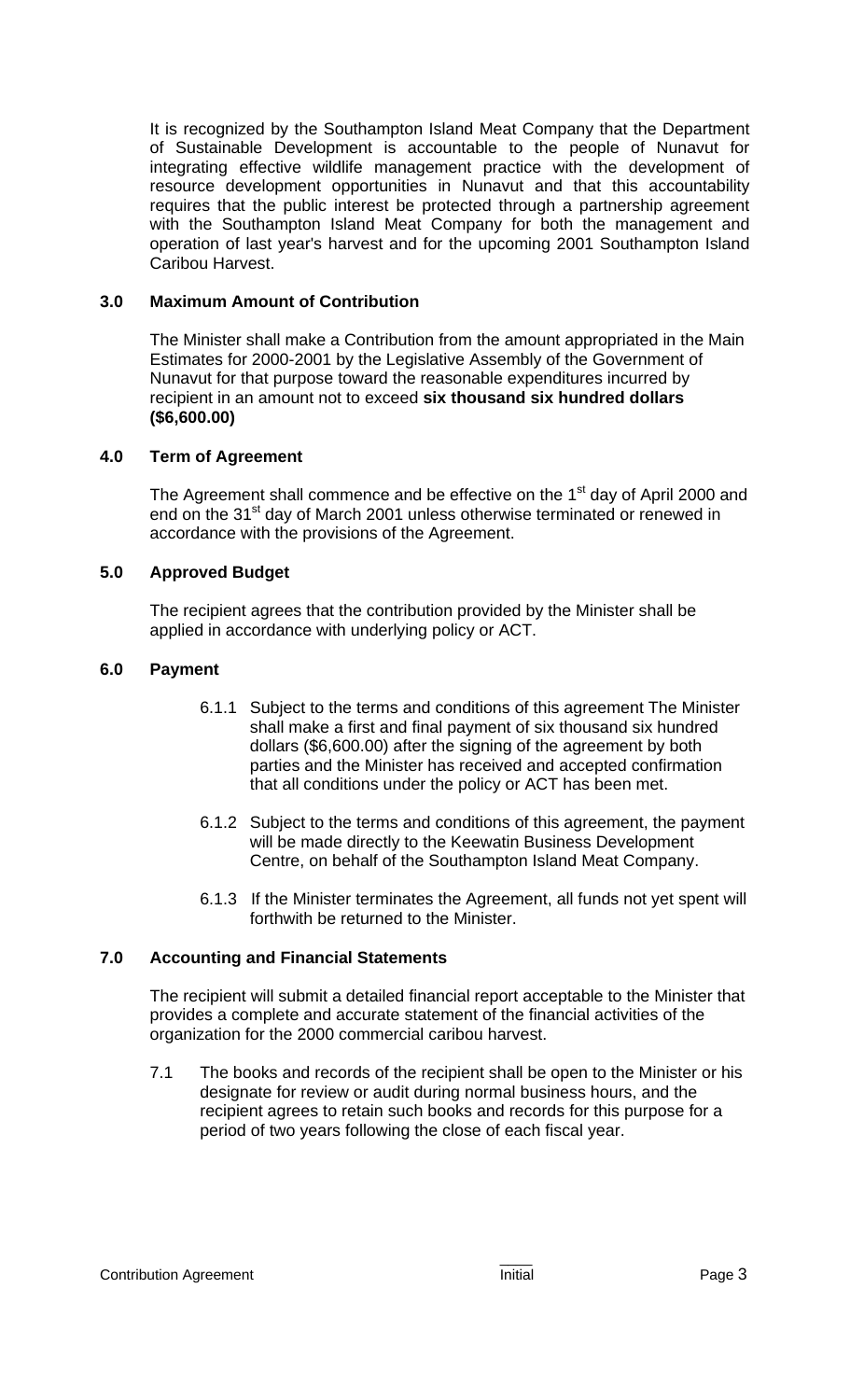- 7.2 In the event that the recipient fails to submit financial statements as required above, or any report required above, the Minister, upon giving not less than 30 days written notice of intention to do so, may refuse to make additional payment pursuant to the or any subsequent Agreement, until such statement or report is received.
- 7.3 The Minister may refuse to accept financial statements that are incomplete or in a form that does not accord to generally accepted accounting principles. The Minister may refuse to make any additional payment until such time as proper financial statements are received.
- 7.4 The recipient will submit a final financial statement and accounting, showing the use to which the contribution provided by the Minister was put, no later than the 31<sup>st</sup> day of March, 2001.
- 7.5 The Corporation shall conduct all financial affairs related to the Agreement according to generally accepted accounting principles.

# **8.0 Surplus Payments**

If payments made to the Recipient exceed the amount to which the Recipient is entitled, or remain unaccounted for, then the Recipient shall immediately pay to the Minister the amount paid in excess of the Recipient's entitlement, or the amount unaccounted for, as the case may be. Where any funds remain unaccounted for, the Minister may cease to make further payments under the Agreement. Any breach of the contract by the Recipient without the Minister's approval will reduce the Recipient's entitled amount to nil. The Minister is free to take whatever action is necessary to collect such surplus.

#### **9.0 Audit**

- 9.10 The Minister may audit the financial records and affairs of the Recipient to verify the usage of the contribution provided under this Agreement. The Recipient agrees to permit access to all books, electronic information and Systems, statements and other documents regardless of their nature, to the Minister or Minister's agents, for such purposes.
- 9.20 For greater certainty, the Minister or his authorized representatives may at any time conduct an audit and inspection of the Recipient's financial records with respect to this Agreement.

#### **10.0 Business Plan / Annual Report**

The recipient shall submit an annual report and business plan acceptable to the Minister, which shall provide a detailed description and account of the recipient's activities, compared to its mandate.

The Minister may table the recipient's Annual Report at the first available session of the Legislative Assembly.

#### **11.0 Termination**

Either party may bring the Agreement to an end by giving the other party thirty (30) days written notice of the intention to do so.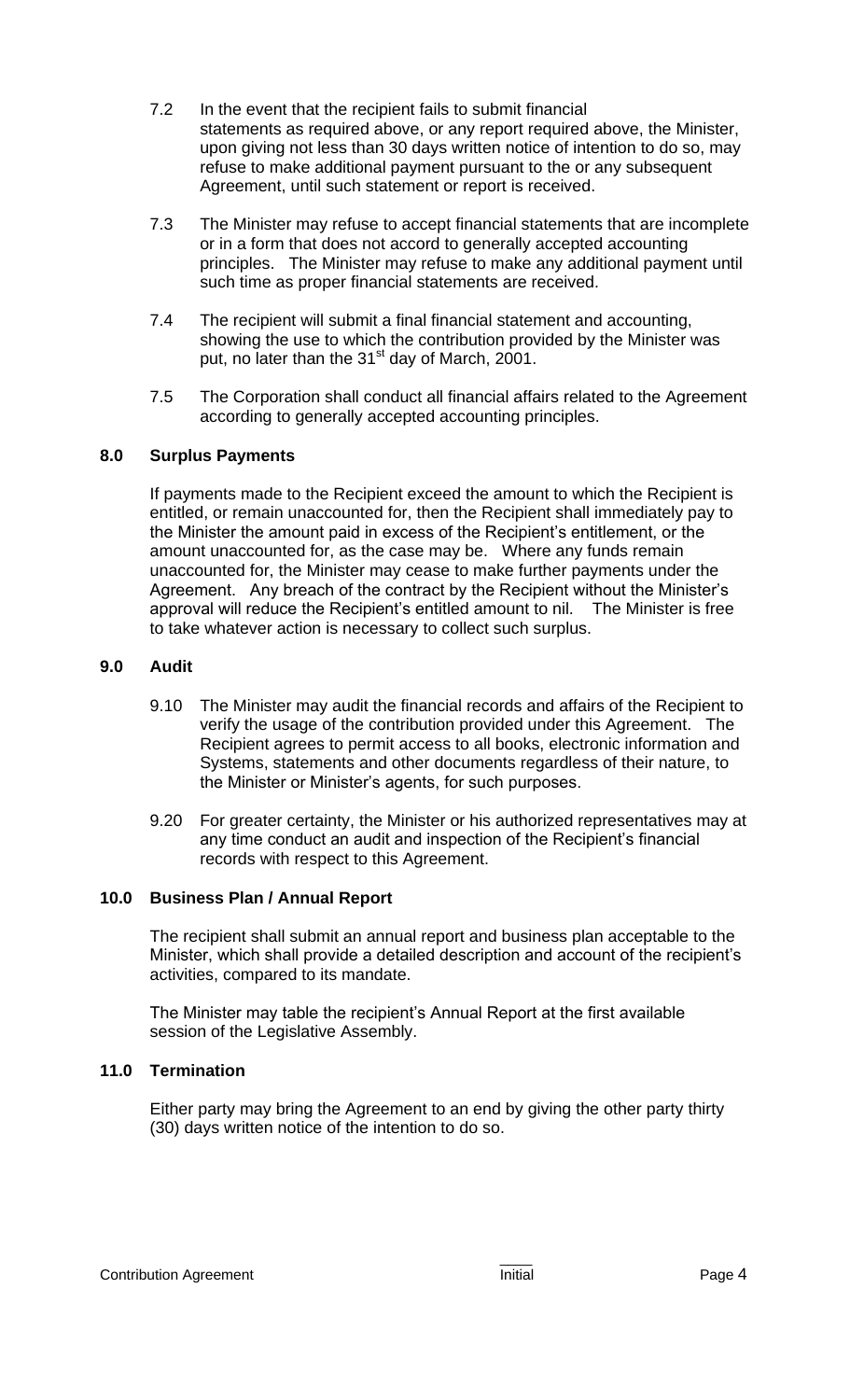# **12.0 Notice**

All notices under the Agreement are to be sent to:

**the Regional Director :** c/o The Regional Director Sustainable Development Government of Nunavut Bag 002, Rankin Inlet Nunavut X0C 0G0 Fax number: (867) 645-2346

and shall be effectively given if sent by registered letter or by telegram or facsimile addressed to the addresses as given in the Agreement and shall be deemed to have been received at the time when in the ordinary course the registered letter, telegram, or facsimile should have reached its destination.

# **13.0 Amendment Agreement**

The Agreement may be amended by the written consent of both parties, in accordance with the underlying policy or ACT.

13.1 No change or modification of the Agreement shall be valid unless it be in writing and signed by each party.

# **14.0 General Terms and Conditions**

- 14.1 The Agreement shall be interpreted and governed by the laws of Nunavut.
- 14.2 The recipient may not assign the Agreement or any part thereof without the written consent of the Minister.
- 14.3 There shall be no waiver or a breach of any term or condition of the Agreement unless the waiver is in writing signed by both parties. A waiver with respect to specific breach shall not affect any rights of the parties relating to other or future breaches.
- 14.4 The Agreement shall inure to the benefit of the recipient and be binding upon the parties to the Agreement and their successors and assigns.
- 14.5 No member of the Legislative Assembly of Nunavut shall be permitted to obtain any share or part of the Agreement or be entitled to receive any financial benefit arising there from.
- 14.6 It is a condition of the Agreement that payment pursuant to the Agreement is subject to Section 46 of the Financial Administration Act, RSNWT 1988,c.F-4 [as duplicated for Nunavut] which states as follows:

"It is a condition of every contract made by or on behalf of the Government requiring an expenditure that an expenditure pursuant to the contract will be incurred only if there is sufficient uncommitted balance in the appropriated item for the fiscal year in which the expenditure is required under the contract"

14.7 All information obtained by the recipient, its employees or agents in the course of or incidental to carrying out the terms of the agreement (either during the term or Agreement or at any time thereafter) shall be treated in strict confidence and shall not be divulged to any person, firm or Corporation other than the Minister or its agents for any reason